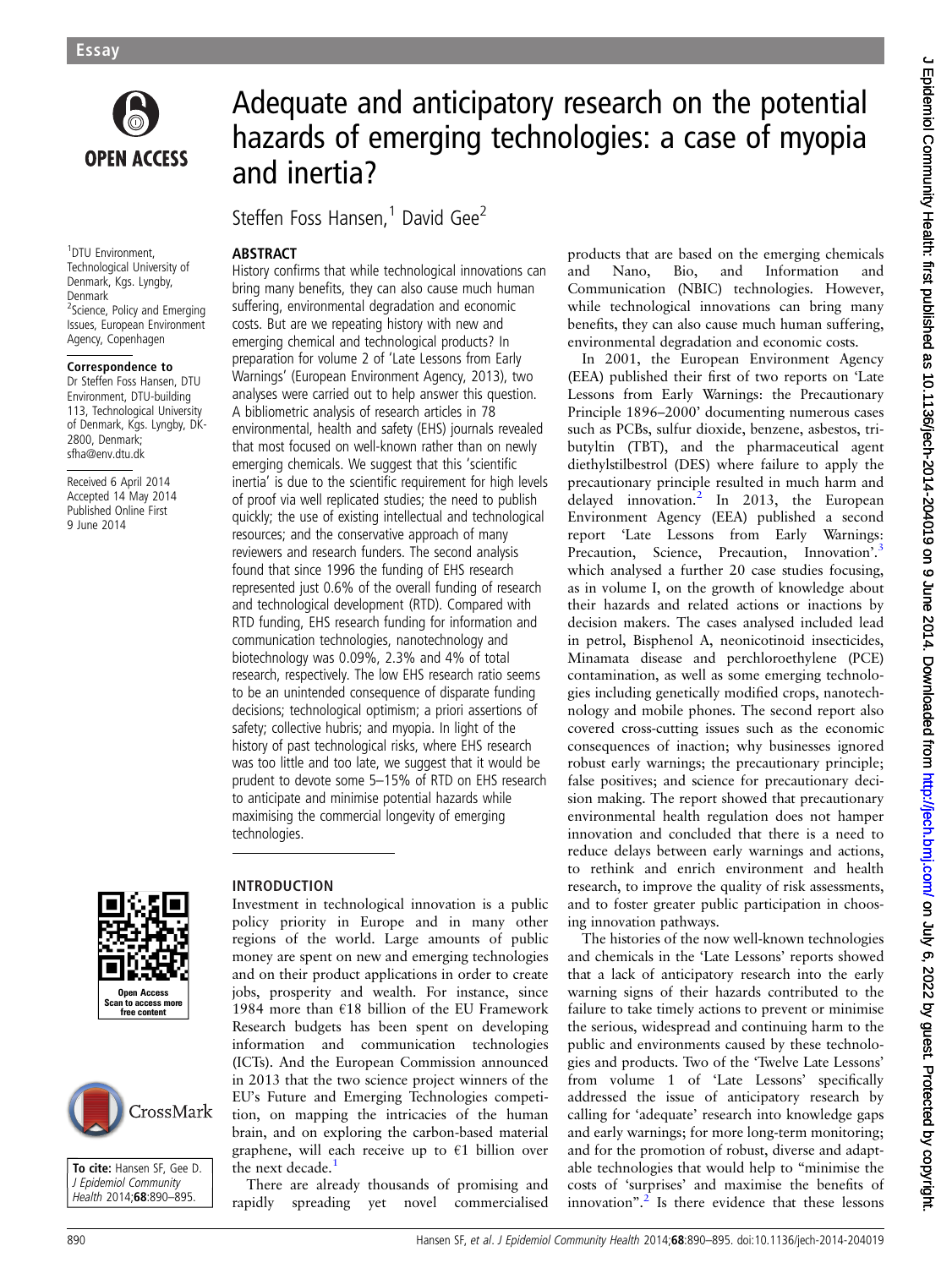have been reflected in choices about the nature and extent of anticipatory research into the potential environmental, health and safety (EHS) hazards of emerging chemicals and NBIC technologies? In preparation for volume 2 of 'Late Lessons' two kinds of analyses were carried out in order to help answer this question. The first focused on the share of research between the historical and emerging chemicals that are, or have been, the basis for many consumer products. The second looked at the share of European funded research on developing new technologies and on anticipating their potential hazards.

#### EHS RESEARCH ON CHEMICALS: 'SCIENTIFIC INERTIA'?

In an analysis of 78 environmental and health journals, Grandjean<sup>[4](#page-4-0)</sup> revealed that since 2000 most research has focused on chemicals whose first early warnings about their hazards were identified some 20–100 years ago, such as those reviewed in the first volume of 'Late Lessons from Early Warnings', namely polychlorinated biphenyl (PCBs), sulfur dioxide, benzene, asbestos, TBT, methyl tert-butyl ether (MBTE) and the pharmaceutical agent DES.<sup>[2](#page-4-0)</sup> Of the nearly 15 000 articles published on these substances since 1899, Grandjean et al found that some 40% had been published since 2000. For other well established toxicants such as lead, mercury and dichlorodiphenyltrichloroethane (DDT) which were reviewed in the second volume of 'Late Lessons from Early Warnings', a similar pattern emerged: there were 15 000 articles published between 2000 and 2009 on lead, mercury and DDT alone. Meanwhile, research on eight of the emerging, large production chemicals identified as priorities by the US Environmental Protection Agency (US EPA), $5$  such as 1,3-dichlorobenzene, featured in only 352 of all the articles published in the 78 environment and health journals over the same period: five other chemicals on the US EPA priority list did not feature in any of the articles. A similar picture emerged when the article analysis was extended to 2011.<sup>[6](#page-4-0)</sup> Of course new scientific insights can emerge from more research into even well-known chemicals. We are not therefore suggesting the cessation of further research on relatively well-known chemicals but just a rebalancing of total research effort towards emerging priority chemicals.

The focus of research on well-known rather than emerging priority chemicals, which Grandjean calls 'scientific inertia', seems to be due to a number of factors: the traditional scientific requirement for high levels of proof via well-replicated studies; the influence of senior academics who favour the chemicals they know most about; the need to use costly laboratory infrastructure designed mainly for the 'old' chemicals which can be most easily analysed; the need to publish quickly; and the conservative nature of many reviewers and research funders who are more likely to see results on time from studies of well-known chemicals than from the riskier proposals to study the less known.<sup>[4](#page-4-0)</sup> In addition, a history of corporate pushback against literature exposing risks associated with their products has also been well-documented, which might also add to scientific inertia.<sup>23</sup>

Scientific inertia increases the chance of hazards from new chemical products emerging as 'surprises'. It also tends to stifle scientific innovation in those disciplines needed to identify emerging hazards such as epidemiology, exposure assessment, toxicology, endocrinology and development biology. We know from the well-known hazards, for example, benzene, asbestos, X-rays, lead, mercury, tobacco, vinyl chloride and DES, that many of the early warnings were generated, strengthened, and then confirmed by epidemiological research. More research into the hazards of emerging chemicals and their less intrinsically

hazardous alternatives, as well as more long-term health monitoring of consumers and environments, would encourage the use and development of scientific innovations in fields such as analytical and green chemistry, biomonitoring and epigenetics.

Of course long-term epidemiological monitoring of chemicals cannot be very anticipatory compared with the much less time needed to get results from animal and other laboratory experiments. This is why public health needs to be protected by causal inferences based mainly on good laboratory evidence. This view is supported by the approach used by the International Agency for Research on Cancer (IARC) for attributing carcinogenicity. The value of animal testing in predicting carcinogenicity is dis-cussed by Huff in the 'Late Lessons' chapter on vinyl chloride.<sup>[3](#page-4-0)</sup>

# EHS RESEARCH ON NBIC TECHNOLOGIES: A CASE OF MYOPIA?

Figures on the public funding of research on new technologies and on their potential hazards can be derived from the European Commission reports on its Framework Programmes (FPs) for research and technological development (RTD). There have been seven FPs spanning the last 20 years and in many cases, various Commission reports have accessed the EHS-component of the funded research grants and projects in one manner or another. Often, the EHS-component is unspecified and although we acknowledge that what defines as EHS-research can vary and that not all research grants and project might fall neatly into one category or the other, we rely on the European Commission self-classification of EHS-research in this paper.

For the FP4–6, between 1996 and 2006, the EHS-research corresponded to a mere 0.6% of the total RTD budget (see [table 1](#page-2-0)A). The latest FP7 programme, which ran from 2007 to 2013, continues this focus on research and technological development rather than on anticipating and minimising potential hazards. For example, during the first three FP7 calls for proposals some 79 funded projects had an (unspecified) EHS component according to the European Commission totalling €265 million.<sup>7</sup> In comparison, the total budget of FP7 is more than  $\epsilon$ 50 billion<sup>[8](#page-4-0)</sup> which gives a RTD/EHS-research ratio of 200 to 1 as just 0.5% of the total RTD budget went to EHS research.

When it comes to NBIC technologies specifically, the EHS-research proportion is a little higher, although information is not available for all the FPs.

During FP7, €3.5 billion has been provided for Nanosciences, nanotechnologies, materials and new production technologies.<sup>[8](#page-4-0)</sup> In comparison, 25 projects have been given  $\epsilon$ 82 million by 2011 to study the health and environmental impact of nanomaterials, which corresponds to 2.3%.<sup>13</sup> These absolute amounts were more than twice the total spent on nanotechnology under FP6,<sup>[10 12 13](#page-4-0)</sup> but the RTD/EHS ratio was similar corresponding to 2.1%.

On biotechnology, only one EHS-research relevant project has been funded on genetically modified organisms (GMSAFOOD worth  $E2.6$  million) after the first three calls of FP[7](#page-4-0).<sup>7</sup> In contrast,  $61.935$  billion have been set aside under the theme 'Food, Agriculture and Biotechnology' in  $FPT$ <sup>[8](#page-4-0)</sup>, which yields a RTD/EHS-research ratio of about a 1000 : 1. Under FP6, €2.514 billion was set aside under the thematic priority 'Life Sciences, genomics and biotechnology for health'.<sup>[17](#page-4-0)</sup> In contrast, only some  $\epsilon$ 200 million was spent on EHS-research,<sup>[18](#page-4-0)</sup> which corresponds to 8% for the total RTD budget of this theme. Under FP5 and FP4 the themes on 'Quality of Life and management of living resources' and on the 'Biotechnology programme', received some  $\epsilon$ 3 billion.<sup>14 15</sup> of which only some  $\epsilon$ 70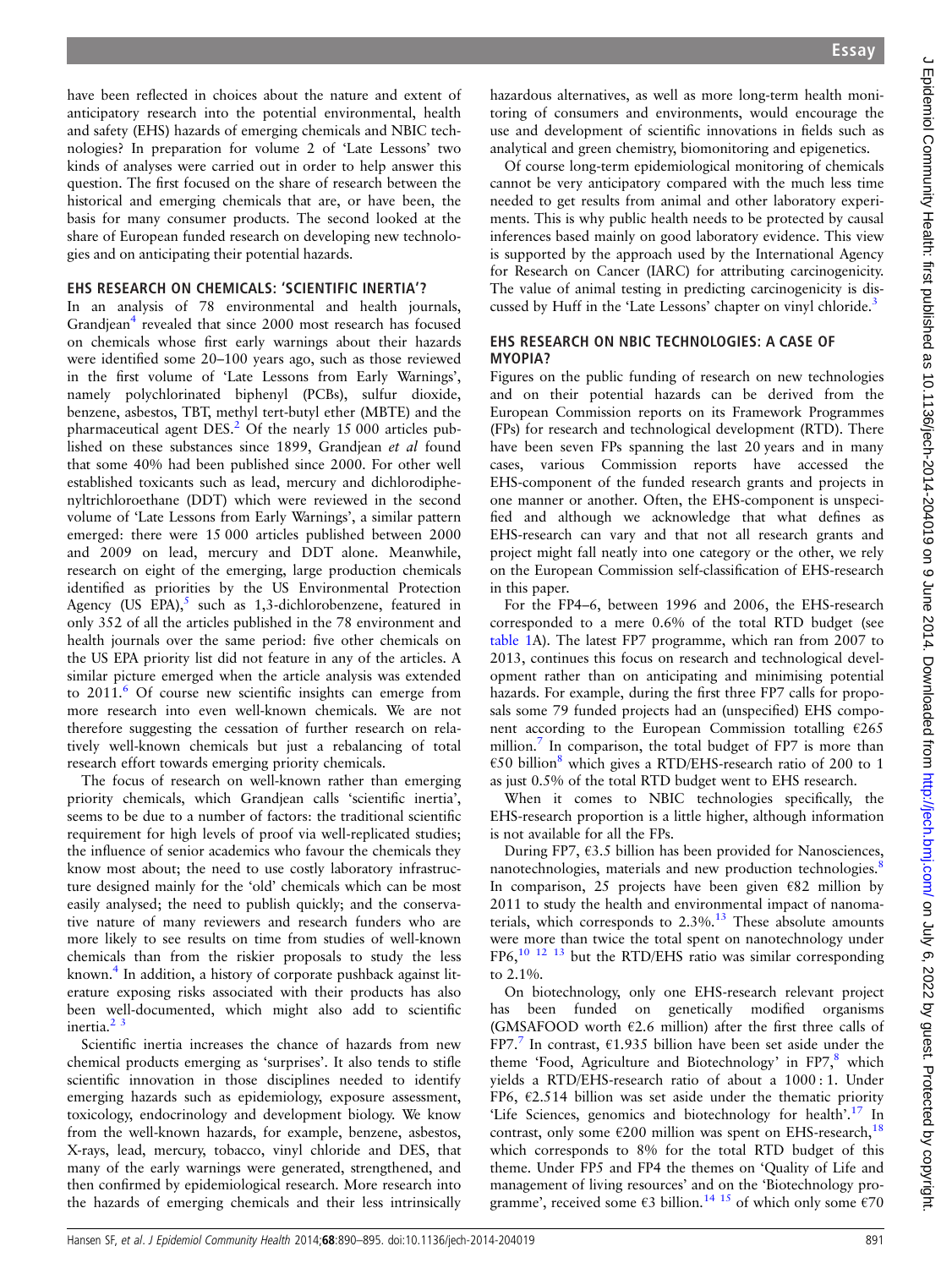| technologies and overall under the FP1-7 |                                                        |                                                                |                                |
|------------------------------------------|--------------------------------------------------------|----------------------------------------------------------------|--------------------------------|
| Research<br>programme                    | <b>Overall RTD</b><br>funding<br>(billion $\epsilon$ ) | <b>Overall EHS</b><br>funding<br>(million $\epsilon$ )         | <b>RTD/EHS-research</b><br>(%) |
|                                          | (A) Research and Technology Development                |                                                                |                                |
| FP4                                      | 13 215 <sup>9</sup>                                    | n.a.                                                           | n.a.                           |
| FP <sub>5</sub>                          | 14 960 <sup>10</sup>                                   | 160 <sup>7</sup>                                               | 1                              |
| FP <sub>6</sub>                          | 17 500 <sup>11</sup>                                   | $\approx$ 200 <sup>7</sup>                                     | 1                              |
| FP7                                      | $50.5^{8}$                                             | $265^{7*}$                                                     | $0.5*$                         |
| Total                                    | 96 175                                                 | 625                                                            | 0.6                            |
| Research<br>programme                    | Nanotechnology<br>total (billion $\epsilon$ )          | Nanotechnology<br><b>EHS research</b><br>(million $\epsilon$ ) | RTD/EHS-research<br>(%)        |
| (B) Nanotechnology                       |                                                        |                                                                |                                |
| $FP1-5$                                  | n.a.                                                   | n.a.                                                           | n.a.                           |
| FP <sub>6</sub>                          | $1.4^{12}$                                             | $30^{13}$                                                      | 2.1                            |
| FP7                                      | $3.5^{8}$                                              | $82^{13}$                                                      | 2.3                            |
| <b>Total</b>                             | 4.9                                                    | 112                                                            | 2.3                            |
| Research<br>programme                    | Biotechnology<br>total (billion $\epsilon$ )           | Biotechnology<br><b>EHS research</b><br>(million $\epsilon$ )  | RTD/EHS-research<br>(%)        |
| (C) Biotechnology                        |                                                        |                                                                |                                |
| $FP1-5$                                  | 3 <sup>15</sup>                                        | $70^{16}$                                                      | 2.3                            |
| FP <sub>6</sub>                          | $2.514^{17}$                                           | 200 <sup>18</sup>                                              | 8                              |
| FP7                                      | $1.935^{8}$                                            | $2.6^{7*}$                                                     | $0.1*$                         |
| Total                                    | 7449                                                   | 2726                                                           | 4                              |
| Research<br>programme                    | <b>ICT</b> total<br>(billion $\epsilon$ )              | <b>EMF EHS research</b><br>(million $\epsilon$ )               | <b>RTD/EHS-research</b><br>(%) |
|                                          | (D) Information and communication technologies (ICTs)  |                                                                |                                |
| $FP1-5$                                  | 5.685 <sup>9</sup> 19                                  | $8.8 + {}^{20}$                                                | 0.15                           |
| FP <sub>6</sub>                          | 3.984 <sup>21</sup>                                    | $0^{21}$                                                       | $\mathbf{0}$                   |
| FP7                                      | $9.110^{8}$                                            | $8.9^{7*}$                                                     | $0.1*$                         |
|                                          |                                                        |                                                                |                                |

<span id="page-2-0"></span>Table 1 EU funding of RTD and EHS-research in NBIC technologies and overall under the FP1–7

\*After three calls.

†Sum of the FP5 projects CEMFEC, GUARD, INTERPHONE, RAMP 2001 and PERFORM A. EHS, environmental, health and safety; EMF, electromagnetic field; FP, Framework Programmes; NBIC, Nano, Bio, and Information and Communication; RTD, research and technological development.

million was spent on EHS research,  $16$  corresponding to 2.3%. The total funding under FP1–7 came to  $\epsilon$ 7.5 billion of which the EHS component came to  $E$ 273 million, corresponding to 4% (see table 1C).

The RTD/EHS-research ratio for ICT is much smaller than even the modest ratios for nano and biotechnologies. The FP7 programme provided  $68.9$  million for EHS projects during the first three calls for proposals<sup>[7](#page-4-0)</sup> compared with  $\epsilon$ 9.1 billion that has been earmarked for ICT,<sup>[8](#page-4-0)</sup> yielding a RTD/EHS-research ratio of about 1000 to 1. Under FP6 nothing seems to have been allocated to EHS-research on  $\text{ICT},^{21}$  $\text{ICT},^{21}$  $\text{ICT},^{21}$  but 8.8 million was spent on EHS under FP1-5. $^{19}$   $^{20}$  In total the EHS research budget related to ICT was a mere 0.09% of the budget that went into RTD of ICT under FP1–7 (see table 1D). The potential hazards of ICT seem intrinsically less than for nano and biotechnologies and this may justify the much lower RTD/ EHS-research ratio. However, the classification of the nonionising radiations from mobile phones as a 2B ('possible') carcinogen by the IARC in 2011 is a cause for serious concern that should generate follow-up research.<sup>[22](#page-4-0)</sup> The IARC classification has been controversial partly because it was based on just two

large epidemiological studies which indicated possible brain cancer risks, according to most experts at the IARC meeting.<sup>23 24</sup> A lack of relevant animal data and divergent interpretations of the epidemiological data provide much scope for further research.

The overall European public funding of research into the potential hazards of the NBIC technologies during the FP1–7 programmes yields a RTD/EHS ratio of about 100 to 1.3 (some  $\epsilon$ 402 million compared with some  $\epsilon$ 31 billion: see table 1).

The low RTD/EHS-research ratio on the European level may be offset by higher RTD/EHS-research ratios in the EU Member States, but these figures are not readily available. However, it has been noted that between 2004 and 2009 some £220 million was spent on applications of nanotechnologies by the UK Engineering and Physical Sciences Research Council compared with less than £20 million on the potential EHS hazards from nanotechnology by the Medical Research Council and other government funded bodies.<sup>25</sup>

In contrast, The Netherlands apparently has a public RTD/ EHS-research ratio for nanotechnology of 85/15 (Personal communication). Given the human suffering, environmental degradation and economic costs that have been associated with past 'wonder technologies', the question is how the overall RTD/ EHS ratios that we have identified have come about and why are they so low? Are they the result of informed deliberation by research funders, or are they emergent properties of a complex and decentralised system of funding which nobody 'chooses' and for which, therefore nobody is responsible? Could there be collective hubris about the low likelihood of potential harm from 'new' emerging technologies? Or myopia about potential hazards, or even 'willful blindness' which seems to be a common feature of life?<sup>[26](#page-4-0)</sup>

The historical case studies in the 'Late Lessons' reports provide many examples of authoritative but unsubstantiated assertions of safety about the then emerging technologies which helped justify very little research into potential hazards. For example, an expert asbestos witness told the UK Parliamentary inquiry on asbestos in 1906 that "one hears, generally speaking, that considerable trouble is now taken to prevent the inhalation of the dust so that the disease is not so likely to occur as hereto-fore"<sup>[27](#page-4-0)</sup> And the General Motors 'inventor' of leaded petrol told the US Surgeon General in 1925 that "the average street will be so free from lead that it will be impossible to detect it or its absorption" even though "no actual experimental data has been taken". [28](#page-4-0)

Such largely unsubstantiated assertions of safety are to be found in current discussions about the NBIC technologies as well. For example, it is sometimes asserted that there are no long-term health hazards from genetically modified crop in food despite the virtual absence of full-term animal studies to demonstrate this; that there are no brain cancer hazards to children from mobile phones despite there being virtually no long-term studies in children covering the relevant latent period for brain cancers; and that there are no chronic hazards from nanoparticles even though there are virtually no studies to demonstrate long-term safety. These assertions are based on the mistaken assumption that 'no evidence of harm' is the same as 'evidence of no harm'.

Low public RTD/EHS funding ratios could also be due to an aversion against looking for risks that could be 'inconvenient' to find; and a tendency to leave it to promoters and developers of a given technology to complete the EHS research which can 'crowd out' public research. For example, the leaded petrol industry controlled virtually all of the rather meagre EHS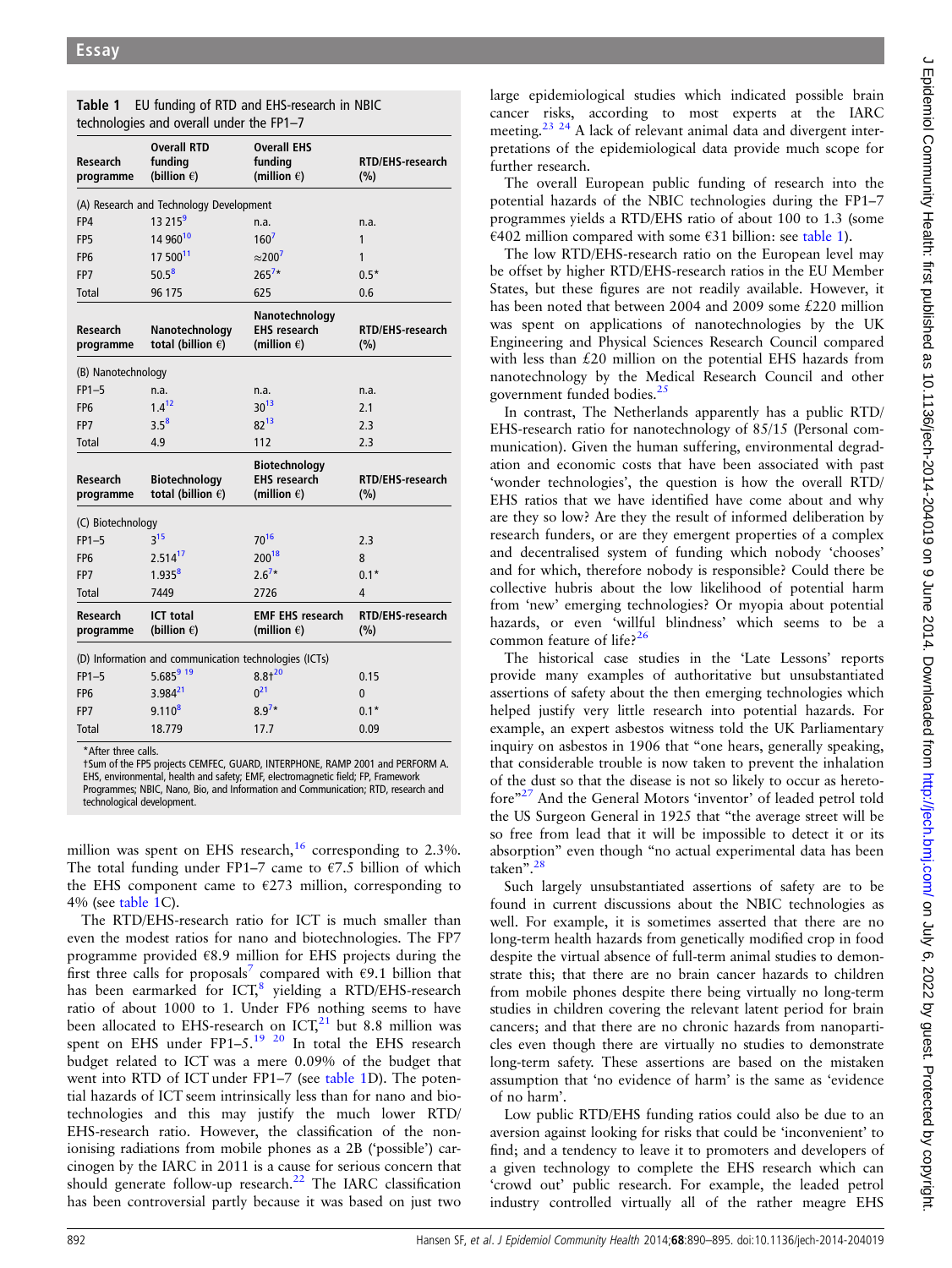research into leaded petrol hazards from the 1920s to the  $1960s<sup>28</sup>$ ; and the six largest breeding and genetic engineering companies in the food sector control a research budget that is over eight times larger than that of the Consultative Group on International Agricultural Research, the world's largest public sector agricultural food body.<sup>[29](#page-4-0)</sup>

It is not known how much of this agricultural research by companies is spent on the potential EHS hazards of their biotechnologies. The technology companies' contribution to EHS research on nanotechnology and ICT is also difficult to identify. In 2010, a UK House of Lords report criticised the food industry for "failing to be transparent about its research into the uses of nanotechnology and nanomaterials".<sup>[25](#page-4-0)</sup> It would be helpful if this information were to be disclosed for the food industries and for other industries as well. If history repeats itself the technology company expenditure on EHS research is likely to be low in comparison with their total RTD research budget. There is little incentive for companies to do research on the potential hazards of their own products, unless mandated by law, because most health and environmental harm from commercial technology and products is externalised onto societies and their taxpayers. $30^{31}$  $30^{31}$  As a consequence there have been some proposals to incentivise technology producers to conduct more anticipatory EHS research, such as product taxes, for example on mobile phones, with the revenue being spent on EHS research<sup>24</sup>; and anticipatory assurance bonds that would be posted by large-scale novel technology producers which would eventually be returned to them, with interest, if potential hazards do not materialise.<sup>[32](#page-5-0)</sup>

EHS research by technology producers also needs to overcome the 'funding bias' and commercial pressures to downplay hazards, which have been extensively reported in the past.<sup>33–35</sup> It would therefore seem prudent to insulate company EHS-research from commercial pressures by erecting administrative barriers between their funding and its use by independent scientists, while balancing commercial secrecy with access to research materials and regulatory test data, as with genetically modified organisms (GMOs). For example, 24 leading corn insect scientists wrote to the US EPA concerning the way GMO technology agreements 'explicitly prohibit research' [36](#page-5-0) (in order to access Monsanto test data on the safety of a GM product, submitted to the European Food Safety Agency, independent scientists had to use the German courts to access and verify the  $data<sup>37</sup>$  $data<sup>37</sup>$  $data<sup>37</sup>$  and independent epidemiological research into mobile phones was delayed in the USA by legal action.<sup>[38](#page-5-0)</sup> Meanwhile, as the public funding of RTD, including EHS research, is a subsidy to the private sector it may need to be repaid to taxpayers by appropriate royalty payments.<sup>[39](#page-5-0)</sup>

#### TOWARDS 'ADEQUATE' EHS RESEARCH?

What would be a prudent RTD/EHS-research ratio in light of the histories of asbestos, mercury, leaded petrol and other hazards analysed by the EEA in 'Late Lessons from Early Warnings'?

Ideally we should be able to identify comparable RTD/ EHS-research ratios for historical technologies but we are not aware of such figures for the cases covered in the EEA 'Late Lessons' reports. However, it is clear from the historical narratives in the EEA chapters that very little research was devoted to identifying hazards of, for example, asbestos, mercury, leaded petrol, dibromochloropropane (DBCP), and X-rays at the time when such research would have been useful in minimising their future hazards. We have seen from the Grandjean analysis that most of the EHS research into even the most well-established

hazardous chemicals was conducted in the last 10–15 years, which was many decades after their widespread use in consumer products began. Despite some early warnings from epidemiological research about, for example, benzene in  $1897<sup>40</sup>$  $1897<sup>40</sup>$  $1897<sup>40</sup>$  asbestos in  $1906<sup>41</sup>$  $1906<sup>41</sup>$  $1906<sup>41</sup>$  and leaded petrol in  $1926<sup>28</sup>$  $1926<sup>28</sup>$  $1926<sup>28</sup>$ , there were no follow-up studies until many decades later. It is reasonable to conclude from the historical technologies and products analysed by the EEA that there was very little anticipatory research into their potential hazards and that the EHS-research remained very small until well after the hazards were manifest.

The harmful consequences of EHS research, that was too little and too late has been extensive. The epidemiological and other research into well-known hazards that was eventually carried out has demonstrated that the nature and extent of harm expanded well beyond the hazards that were first identified. For example, asbestos has been found to cause an increasing range of diseases, with the main ones being asbestosis in 1929, lung cancer in 1955 and mesothelioma in 1960. These diseases have been found in an increasing variety of exposed groups, such as asbestos producers and users; bystanders to users; building occupants, families of asbestos workers, and neighbours, teachers, etc, and such diseases have also been shown to be capable of being caused by lower levels of exposure. A similar picture of expanding harm among an increasing variety of exposure groups caused by lower exposure levels than was previously thought possible has been eventually uncovered by research on lead, tobacco, PCBs, DES, etc.<sup>2</sup> <sup>3</sup>

The health impacts on victims are incalculable but the financial costs to societies are also large. Andersen and  $\text{Club}^{30}$  $\text{Club}^{30}$  $\text{Club}^{30}$  have estimated that leaded petrol alone has caused losses of 4–6% of gross domestic product (GDP) in lost productivity from reduced IQ. Other harmful consequences of inaction on early warnings include damage to the commercial longevity of the products; inequitable sharing of the costs of harm between the risk creators, risk victims and risk bearers; skewed and 'informationpoor' impact assessments and cost/benefit analyses; delays in the production of scientific knowledge and insights into the biological and ecological effects of the technologies; delays in the creation of technological and 'benign by design' innovations; increased public distrust of industries and regulators who failed to anticipate hazards; and increased regulatory and public pressure to regulate on the basis of hazard, and not risk, particularly when there is an absence of information about relevant exposures.

Identification of the prudent RTD/EHS-research ratio is not possible and any suggested ratio will inevitably seem somewhat arbitrary, but in order to avoid the costly consequences of inadequate anticipatory EHS research, we suggest that a prudent RTD/EHS ratio for NBIC technologies would lie somewhere between 5% and 15%. The exact ratio depends on the intrinsic hazard potential, plausible exposure scenarios, and their novelty, persistence, bioaccumulation potential and spatial range. These are some of the features of emerging technologies that have been identified by the EEA as justifying precautionary actions, including adequate anticipatory research. $42$  Such research would also be part of 'responsible innovation', an idea that is gaining currency.<sup>[43](#page-5-0)</sup>

There is evidence that there are sufficient knowledge gaps, uncertainties and areas of scientific ignorance in the NBIC technologies that would justify such a substantial increase in EHS funding. For example, a recent report from WHO on nanomaterials notes that there are large knowledge gaps about potentially hazardous properties; biological and ecological exposures; and about biological and ecological fates and impacts of such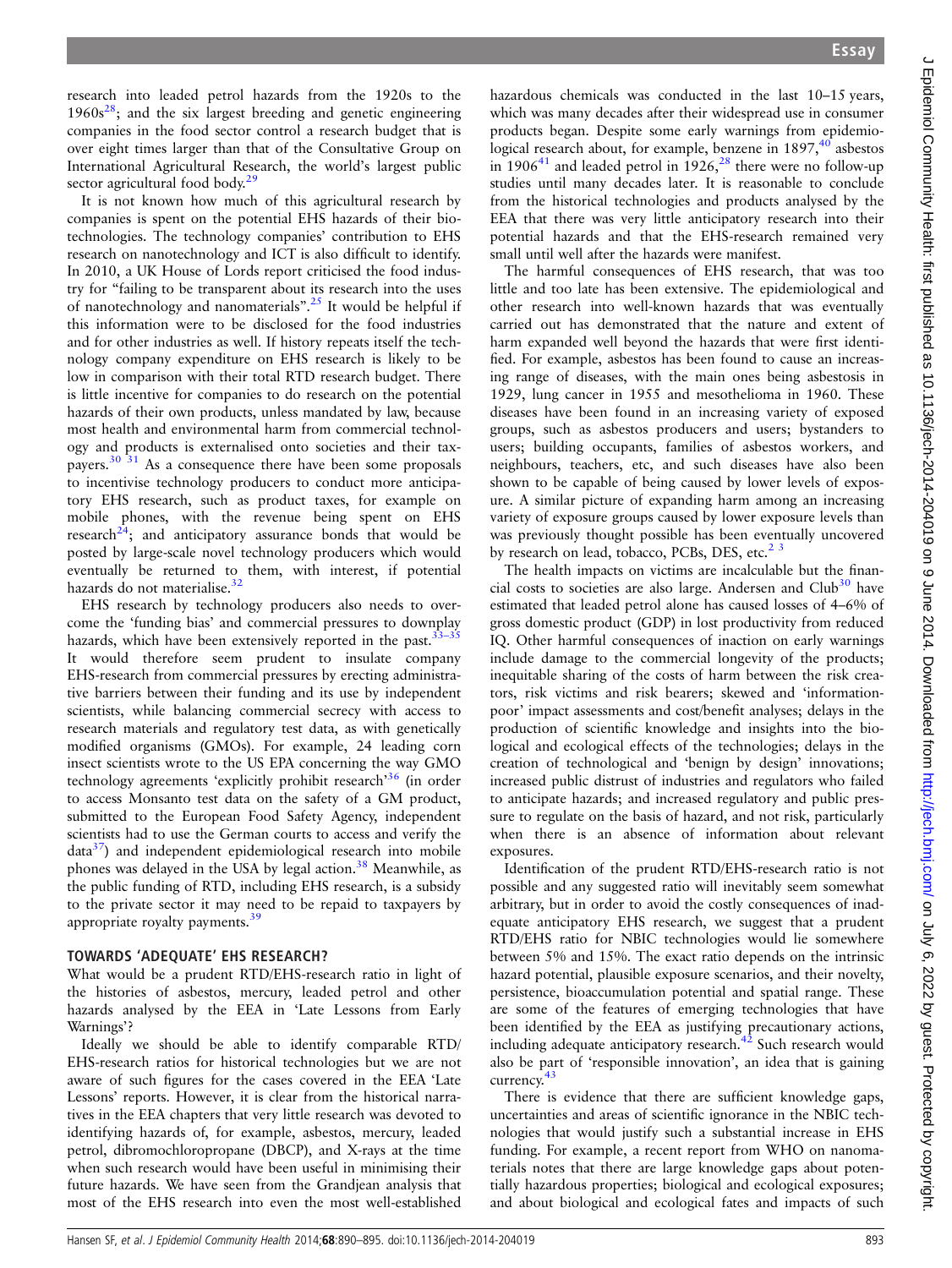<span id="page-4-0"></span>exposures. It also notes deficiencies in current analytical techniques and monitoring methods for early warnings.[44](#page-5-0) Similarly, the European Commission's Scientific Committee on Newly Identified Health Risks has regularly identified large knowledge gaps in its reports on radiofrequency (RF) from mobile phones.[45](#page-5-0) For example, "research with some frequencies or modulations is very limited, and this is, particularly true regarding new and emerging technologies; a number of areas were identified where the information regarding health effects is either absent or insufficient, or is too discordant to allow science-based assessment of the possibility of health effects"; a cohort or register-based case control study on magnetic field exposure and Alzheimer's disease incidence or mortality is recommended as a high priority; and further studies of the effects of RF fields associated with mobile phone use and brain tumours in children are recommended as a high priority. There are also large gaps in knowledge and understanding as well as considerable areas of scientific ignorance about GMOs in food. There is also a lack of research into such alternatives to GMOs as agroecological farming methods which address soil and water quality as well as food productivity. This has been noted by the EU Standing Committee on Agricultural Research, which recently concluded that "low input, high output systems…that use nature's capacities, should receive the highest priorities for funding".<sup>[46](#page-5-0)</sup>

There are other complementary issues that increased EHS research could illuminate. These include analyses of the social needs that new technologies are intended to address<sup>[47](#page-5-0)</sup>; alternative ways of meeting these needs; the distribution of risks and benefits from new technologies across social groups and generations; methods for enhanced public participation in helping to shape the strategic innovation pathways to, for example, sustainable food and energy production and the research agendas needed to adequately support such innovations.<sup>3</sup> <sup>48</sup> <sup>49</sup>

The sustainability challenges facing Europe and other resource and energy intensive economies are considerable as big business, the Organisation for Economic Co-operation and Development (OECD), and high-level advisory groups have illustrated. $50-53$  $50-53$  Meeting these challenges will need many innovative and sustainable technologies and products but without adequate and anticipatory research into their potential hazards, it is likely that much 'unforeseen' and 'surprising' harm and costs will accompany such innovations.

Contributors DG had the original idea to investigate the EHS/RTD funding ratio. SFH gathered the data and wrote the first draft of the paper, which was subsequently rewritten, revised and edited multiple times by both the authors.

#### Competing interests None.

Provenance and peer review Commissioned; externally peer reviewed.

Open Access This is an Open Access article distributed in accordance with the Creative Commons Attribution Non Commercial (CC BY-NC 3.0) license, which permits others to distribute, remix, adapt, build upon this work non-commercially, and license their derivative works on different terms, provided the original work is properly cited and the use is non-commercial. See: [http://creativecommons.org/](http://creativecommons.org/licenses/by-nc/3.0/) [licenses/by-nc/3.0/](http://creativecommons.org/licenses/by-nc/3.0/)

### REFERENCES

- Abbot A. Brain-simulation and graphene projects win billion-euro competition. 2013. Downloaded on 24 April 2013. [http://www.nature.com/news/](http://www.nature.com/news/brain-simulation-and-graphene-projects-win-billion-euro-competition-1.12291) [brain-simulation-and-graphene-projects-win-billion-euro-competition-1.12291](http://www.nature.com/news/brain-simulation-and-graphene-projects-win-billion-euro-competition-1.12291)
- 2 European Environment Agency. Late lessons from early warnings: the precautionary principle 1896–2000. Copenhagen: European Environment Agency, 2001. Downloaded on 24 April 2013. [http://www.eea.europa.eu/publications/](http://www.eea.europa.eu/publications/environmental_issue_report_2001_22) [environmental\\_issue\\_report\\_2001\\_22](http://www.eea.europa.eu/publications/environmental_issue_report_2001_22).
- 3 European Environment Agency. Late lessons from early warnings: science, precaution, innovation. Copenhagen: European Environment Agency, 2013.

Downloaded on 24 April 2013. [http://www.eea.europa.eu/publications/](http://www.eea.europa.eu/publications/late-lessons-2) [late-lessons-2.](http://www.eea.europa.eu/publications/late-lessons-2)

- 4 Grandjean P. 2013. Science for precautionary decision making. In: European Environment Agency. ed. Late lessons from early warnings: science, precaution, innovation. Copenhagen: European Environment Agency, 2013. Downloaded on 24 April 2013.<http://www.eea.europa.eu/publications/late-lessons-2>.
- United States Environmental Protection Agency. Risk based prioritizations: decisions summary. Washington, DC: US Environmental Protection Agency, 2009.
- Grandjean P, Eriksen ML, Ellegaard O, et al. The Matthew effect in environmental science publication: a bibliometric analysis of chemical substances in journal articles. Environ Health 2011;10:96.
- 7 European Commission. European research on environment and health funded by the seventh framework programme. Brussels: European Commission, 2011. Downloaded on 24 April 2013. [http://ec.europa.eu/research/environment/pdf/fp7\\_catalogue\\_eh.pdf](http://ec.europa.eu/research/environment/pdf/fp7_catalogue_eh.pdf)
- European Commission. FP7 Tomorrow's answers start today. Brussels: European Commission, 2006. Downloaded on 24 April 2013. [http://ec.europa.eu/research/fp7/](http://ec.europa.eu/research/fp7/pdf/fp7-factsheets_en.pdf) [pdf/fp7-factsheets\\_en.pdf](http://ec.europa.eu/research/fp7/pdf/fp7-factsheets_en.pdf)
- 9 European Commission. Research The Fourth Framework Programme. 2001. Downloaded on 2 April 2014.<http://ec.europa.eu/research/fp4.html>
- 10 CORDIS. Budget Breakdown. 2013. Downloaded on 2 April 2014. [http://cordis.](http://cordis.europa.eu/fp5/src/budget.htm) [europa.eu/fp5/src/budget.htm](http://cordis.europa.eu/fp5/src/budget.htm)
- 11 European Commission. The Sixth Framework Programme. 2002. Downloaded on 2 April 2014. [http://ec.europa.eu/research/fp6/pdf/fp6-in-brief\\_en.pdfhttp://ec.europa.](http://ec.europa.eu/research/fp6/pdf/fp6-in-brief_en.pdfhttp://ec.europa.eu/research/fp6/pdf/fp6-in-brief_en.pdf) [eu/research/fp6/pdf/fp6-in-brief\\_en.pdf](http://ec.europa.eu/research/fp6/pdf/fp6-in-brief_en.pdfhttp://ec.europa.eu/research/fp6/pdf/fp6-in-brief_en.pdf)
- 12 CORDIS. Nanotechnologies and nano-sciences, knowledge-based multifunctional materials and new production processes and devices. 2013. Downloaded on 01 May 2014.<http://cordis.europa.eu/fp6/nmp.htm>
- 13 Riediker M, Katalagarianakis G. Compendium of Projects in the European NanoSafety Cluster 2011 Edition 2011. Downloaded on 24 April 2013. [http://www.](http://www.nanoimpactnet.eu/uploads/file/NanoSafetyCluster/Compendium_2011_web.pdf) nanoimpactnet.eu/uploads/fi[le/NanoSafetyCluster/Compendium\\_2011\\_web.pdf](http://www.nanoimpactnet.eu/uploads/file/NanoSafetyCluster/Compendium_2011_web.pdf)
- 14 CORDIS. FP5-LIFE QUALITY 2012. Downloaded on 24 April 2013. [http://cordis.](http://cordis.europa.eu/programme/rcn/640_en.html) [europa.eu/programme/rcn/640\\_en.html](http://cordis.europa.eu/programme/rcn/640_en.html)
- 15 CORDIS. FP4-BIOTECH 2 2012. Downloaded on 24 April 2013. [http://cordis.europa.](http://cordis.europa.eu/programme/rcn/455_en.html) [eu/programme/rcn/455\\_en.html](http://cordis.europa.eu/programme/rcn/455_en.html)
- 16 Kessler C, Economidis I. EC-sponsored research on safety of genetically modified organisms. Brussels: European Commission, 2001. Downloaded on 24 April 2013. <http://ec.europa.eu/research/quality-of-life/gmo/>
- 17 CORDIS. Sixth Framework Programme Life sciences, genomics and biotechnology for health. 2011. Downloaded on 01 May 2014. [http://cordis.europa.eu/fp6/](http://cordis.europa.eu/fp6/lifescihealth.htm) [lifescihealth.htm](http://cordis.europa.eu/fp6/lifescihealth.htm)
- 18 European Commission. A decade of EU-funded GMO research (2001–2010). Brussels: European Commission, 2010. Downloaded on 24 April 2013. [ftp://ftp.](ftp://ftp.cordis.europa.eu/pub/fp7/kbbe/docs/a-decade-of-eu-funded-gmo-research_en.pdf) [cordis.europa.eu/pub/fp7/kbbe/docs/a-decade-of-eu-funded-gmo-research\\_en.pdf](ftp://ftp.cordis.europa.eu/pub/fp7/kbbe/docs/a-decade-of-eu-funded-gmo-research_en.pdf)
- 19 CORDIS. Information Society Technologies under FP5. 2002. Downloaded on 24 April 2013.<http://cordis.europa.eu/ist/ist-fp5.html>
- 20 European Commission. Research & Innovation. 2012. Downloaded on 24 April 2013. [http://ec.europa.eu/research/environment/themes/projects\\_en.htm#2](http://ec.europa.eu/research/environment/themes/projects_en.htm#2)
- 21 CORDIS. Sixth Framework Programme Information society technologies. 2013. Downloaded on 02 April 2014.<http://cordis.europa.eu/fp6/ist.htm>
- 22 IARC. Non-ionising radiation, Part 11: Radiofrequency Electromagnetic fields. IARC Monograph 2011: vol 102. Lyon: World Health Organization.
- 23 IARC. Interphone study reports on mobile phone use and brain cancer risk. Lyon: International Agency for Research on Cancer, World Health Organization, 2010. Downloaded on 24 April 2013. [http://www.iarc.fr/en/media-centre/pr/2010/pdfs/](http://www.iarc.fr/en/media-centre/pr/2010/pdfs/pr200_E.pdf) [pr200\\_E.pdf](http://www.iarc.fr/en/media-centre/pr/2010/pdfs/pr200_E.pdf)
- 24 Hardell L, Carlberg M, Hansson Mild K. Epidemiological evidence for an association between use of wireless phones and tumour disease. Pathophysiology 2009;16:113–22.
- 25 House of Lords Science and Technology Committee. Nanotechnologies and Food. London: The Stationery Office Limited, 2010.
- 26 Heffernan M. Willful Blindness: why we ignore the obvious at our peril. London: Walker & Co., 2011.
- 27 Gee D, Greenberg M. Asbestos: from "magic" mineral to malevolent mineral. In: Late lessons from early warnings: science, precaution, innovation. Copenhagen: European Environment Agency, 2013. Downloaded on 24 April 2013. [http://www.](http://www.eea.europa.eu/publications/late-lessons-2) [eea.europa.eu/publications/late-lessons-2](http://www.eea.europa.eu/publications/late-lessons-2)
- 28 Needleman H, Gee D. Lead in petrol makes the mind give way. In: Late lessons from early warnings: science, precaution, innovation. Copenhagen: European Environment Agency, 2013. Downloaded on 24 April 2013. [http://www.eea.europa.](http://www.eea.europa.eu/publications/late-lessons-2) [eu/publications/late-lessons-2](http://www.eea.europa.eu/publications/late-lessons-2)
- 29 Quist D, Heinemann JA, et al. Hungry for Innovation: pathways from GM crops to agroecology. In: Late lessons from early warnings: science, precaution, innovation. Copenhagen: European Environment Agency, 2013. Downloaded on 24 April 2013. <http://www.eea.europa.eu/publications/late-lessons-2>
- 30 Le Menestrel M, Rode J. Why did business not react with precaution to early warnings?. In: Late lessons from early warnings: science, precaution, innovation. Copenhagen: European Environment Agency, 2013. Downloaded on 24 April 2013. <http://www.eea.europa.eu/publications/late-lessons-2>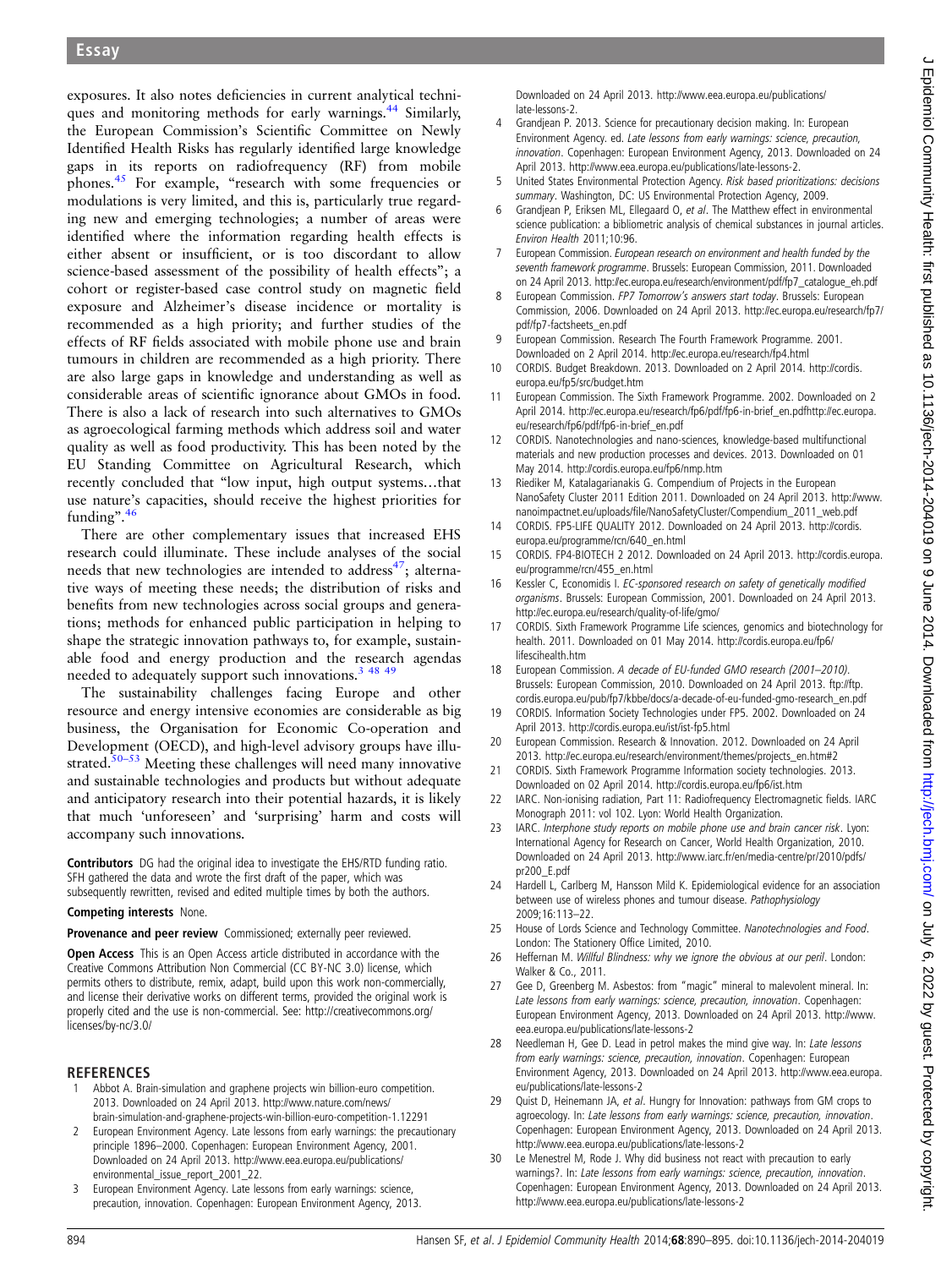Essay

- <span id="page-5-0"></span>31 Skou Andersen M, Owain Club D. Understanding and accounting for the costs of inaction. In: Late lessons from early warnings: science, precaution, innovation Copenhagen: European Environment Agency, 2013. Downloaded on 24 April 2013. <http://www.eea.europa.eu/publications/late-lessons-2>
- 32 Costanza R, Perrings C. A flexible assurance bond system for improved environmental management. Ecol Econ 1990;2:57–75.
- 33 Maxim L, van der Sluijs J. Seed-dressing systemic insecticides and honeybees. In: Late lessons from early warnings: science, precaution, innovation. Copenhagen: European Environment Agency, 2013. Downloaded on 24 April 2013. from [http://](http://www.eea.europa.eu/publications/late-lessons-2) [www.eea.europa.eu/publications/late-lessons-2](http://www.eea.europa.eu/publications/late-lessons-2)
- 34 Krimsky S. Combating the funding effect in science: what's beyond transparency? Stanford Law Policy Rev 2010;21.1:101–23.
- 35 Bero LA. Tobacco industry manipulation of research. In: Late lessons from early warnings: science, precaution, innovation. Copenhagen: European Environment Agency, 2013. Downloaded on 24 April 2013. [http://www.eea.europa.eu/](http://www.eea.europa.eu/publications/late-lessons-2) [publications/late-lessons-2](http://www.eea.europa.eu/publications/late-lessons-2)
- 36 Pollack A. Crop scientists say Biotech Seed companies thwarting research on GMO safety efficacy. New York Times 20 February 2009.
- 37 de Vandemois JS, Cellier D, Vélot C, et al. Debate on GMOs health risks after statistical findings in regulatory tests. Int J Biol Sci 2010;6:590–8.
- 38 Saracci R, Samet J. Commentary: call me on my mobile phone… or better not? A look at the INTERPHONE study results. Int J Epidemiol 2010;39:695–8.
- 39 Mazzucato M. The entrepreneurial state debunking public vs private sector myths. London: Anthem Press, 2013.
- 40 Santessen CG. Chronische vergiftungen mit steinkohlentheerbenzin:vier todesfalle. Arch Hyg Bakteriol 1897;31:336–76.
- 41 Auribault M. Sur l'hygiens et la securite des ouviers dans la filature et tissage d'amiante. In: Annual report of the French Labour Inspectorate for 1906 1906.
- 42 Gee D. More or Less precaution?. In: Late lessons from early warnings: science, precaution, innovation. Copenhagen: European Environment Agency, 2013.

Downloaded on 24 April 2013. [http://www.eea.europa.eu/publications/](http://www.eea.europa.eu/publications/late-lessons-2) [late-lessons-2](http://www.eea.europa.eu/publications/late-lessons-2)

- 43 Von Schomberg R. A vision of responsible innovation. In: Owen R, Heintz M, Bessant J. eds Responsible Innovation. London: Wiley, 2013.
- 44 WHO. Nanotechnology and human health: Scientific evidence and risk governance. Copenhagen: World Health Organisation, 2013.
- 45 SCENIHR. Preliminary opinion on Potential health effects of exposure to electromagnetic fields. Scientific Committee on Emerging and Newly Identified Health Risks. Brussels: European Commission, 2013.
- 46 SCAR. Agricultural knowledge and innovation systems in transition: a reflection paper. Brussels: European Commission, 2012.
- 47 van den Hove S, McGlade J, Depledge MH. EU innovation must benefit society. Nature 2011;474:161.
- 48 Diedrich A, Upham P, Levidow L, et al. Framing environmental sustainability challenges for research and innovation in European policy agendas. Environ Sci Policy 2001;14:935–9.
- 49 Shirk JL, Ballard HL, Wilderman CC, et al. Public participation in scientific research: a framework for deliberate design. Ecol Soc 2012;17:29. http://dx.doi.org/10.5751/ ES-04705-170229
- 50 WEF. Global risks 2012: insight report. An initiative of the risk response network. 7th edn. Geneva: World Economic Forum, 2012. Downloaded on 24 April 2013. <http://reports.weforum.org/global-risks-2012/>
- 51 WBCSD. Vision 2050. Geneva: World Business Council for Sustainable Development, 2011.
- 52 OECD. Environmental Outlook to 2050: the consequences of inaction. Paris: OECD, 2012. Downloaded on 24 April 2013. [http://www.oecd.org/environment/indicators-modelling-out](http://www.oecd.org/environment/indicators-modelling-outlooks/oecdenvironmentaloutlookto2050theconsequencesofinaction.htm) [looks/oecdenvironmentaloutlookto2050theconsequenceso](http://www.oecd.org/environment/indicators-modelling-outlooks/oecdenvironmentaloutlookto2050theconsequencesofinaction.htm)finaction.htm
- 53 WBGU. Towards low carbon prosperity: national strategies and international partnerships. Berlin: German Advisory Council on Global Change, International Symposium, 2012.